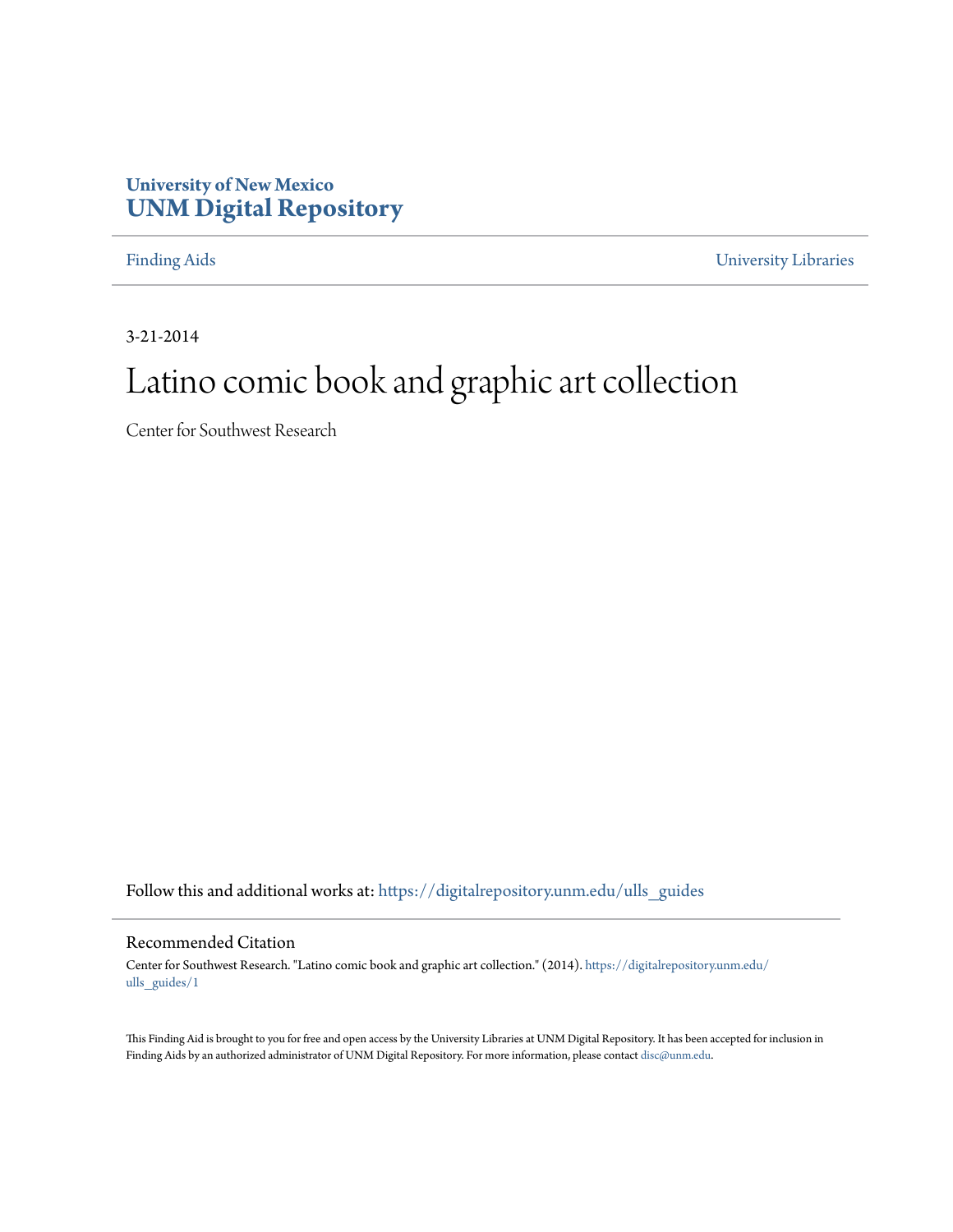### **Latino comic book and graphic art collection**

PN6720 .L38 2013, Center for Southwest Research, UNM University Libraries

| Creator             | Illustrator/Co-author | Title                                      | Publisher                             | Issue            | Date      | <b>Type</b>     | no. of pieces Box |                |                |
|---------------------|-----------------------|--------------------------------------------|---------------------------------------|------------------|-----------|-----------------|-------------------|----------------|----------------|
| Andersen, Brian     | Centeno, Neftali      | Friend of Dorothy                          | <b>CBG Comics</b>                     | nos. 1-2         | 2010-2011 | comic book      |                   | $\overline{2}$ |                |
| Andersen, Brian     | Hernandez, Celina     | Reignbow and Dee-Va                        | <b>CBG Comics</b>                     | nos. 1-3         |           | 2008 comic book |                   | 3              |                |
| Aushenker, Michael  |                       | Futureshock: El Gato 2002                  | <b>Original Syndicate Press</b>       |                  |           | 2000 comic book |                   | $\mathbf{1}$   |                |
|                     |                       | Nine lives of El Gato: crime<br>mangler #1 | <b>Original Syndicate Press</b>       |                  |           | 1995 comic book |                   | $\mathbf{1}$   |                |
|                     |                       | Nine lives of El Gato, crime<br>mangler.   | Original Syndicate Press/Big Umbrella |                  |           | 2003 comic book |                   | 1              |                |
|                     |                       | Gumby's gang starring Pokey                | Premavision, Inc.                     |                  |           | 2010 comic book |                   | $\mathbf{1}$   |                |
| Cabrera, Jose       |                       | Crying macho man                           | Cartoon Flophouse                     | nos. 1-4         |           | 2010 comic book |                   | 4              |                |
|                     |                       | Prime cut                                  | Up and Over Publishing                |                  |           | 2007 book       |                   | $\mathbf{1}$   |                |
|                     |                       | You so loco                                | Up and Over Publishing                |                  |           | 2008 book       |                   | $\mathbf{1}$   |                |
|                     | Axel Ortiz            | Macho and the gang                         | Up and Over Publishing                |                  |           | 2011 book       |                   | $\mathbf{1}$   |                |
|                     |                       | Big joke book                              | Up and Over Publishing                |                  |           | 2011 book       |                   | $\mathbf{1}$   |                |
|                     |                       | Crying macho man postcard                  | Up and Over Publishing                |                  |           | 2012 postcard   |                   |                |                |
| Cabrera, Jose       |                       | Crying macho man comic strip posters       | Up and Over Publishing                |                  |           | 2007 poster     |                   | 8              | $\overline{2}$ |
|                     |                       |                                            |                                       |                  |           |                 |                   |                |                |
| Cabrera, Jose       |                       | Latino Comics Expo 2012 official poster    |                                       |                  |           | 2012 poster     |                   | $\mathbf{1}$   | $\overline{2}$ |
| Cabrera, Jose       |                       | Poster set for Comics Expo 2012            |                                       |                  |           | 2012 poster     |                   | 5              | $\overline{2}$ |
| Crespo, Jaime       |                       | Throb                                      | Corn Tortilla Press                   |                  |           | 2012 zine       |                   | $\mathbf{1}$   |                |
|                     |                       | Last Slice                                 | Corn Tortilla Press                   |                  |           | 2011 zine       |                   | $\mathbf{1}$   |                |
|                     |                       | Tortilla                                   | La Calaca Press/Corn Tortilla Press   | nos. 1-3         |           | zine            |                   | 3              |                |
|                     |                       |                                            |                                       |                  |           |                 |                   |                |                |
| Gamboa, Gabrielle   |                       | Chris Montez, teenage rockstar             | Author                                |                  | 2011?     | pamphlet        |                   | $\mathbf{1}$   |                |
|                     |                       | ? and the Mysterians                       | Author                                |                  | 2011?     | pamphlet        |                   | $\mathbf{1}$   |                |
|                     |                       | Miss Lonely Hearts, help me help me        | 1984 Printing                         | unnumbered       |           | 2011 zine       |                   | $\mathbf{1}$   |                |
|                     |                       | Miss Lonely Hearts and the dead pan        | 1984 Printing                         | no. 2            |           | 2013 zine       |                   | $\mathbf{1}$   |                |
| Gonzalez, Crystal   |                       | Trash & Clash                              | Author                                | mini issue no. 1 |           | 2012 comic book |                   | $\mathbf{1}$   |                |
|                     |                       | In the Dark                                | Author                                | no. 1            |           | 2010 comic book |                   | $\mathbf{1}$   |                |
|                     |                       | In the Dark                                | Author                                | no. 2            |           | 2012 comic book |                   | $\mathbf{1}$   |                |
| Hernandez, Javier   |                       | Los Comex presents                         | Los Comex                             |                  | 2011-2012 | poster          |                   | $\mathbf{1}$   | $\overline{2}$ |
| Hernandez, Javier   |                       | El Muerto mishmash                         | Los Comex                             |                  | 2011-2012 | comic book      |                   | 1              |                |
|                     |                       | Weapon Tex-Mex vs. El Muerto               | Los Comex                             |                  |           | comic book      |                   | $\mathbf{1}$   |                |
|                     |                       | Art of the coma                            | Los Comex                             |                  |           | comic book      |                   | $\mathbf{1}$   |                |
|                     |                       | Comic pop!                                 | Los Comex                             |                  |           | comic book      |                   | $\mathbf{1}$   |                |
|                     |                       | Comic pop sketchbook                       | Los Comex                             |                  |           | comic book      |                   | $\mathbf{1}$   |                |
|                     |                       | Man-swamp                                  | Los Comex                             |                  |           | comic book      |                   | $\mathbf{1}$   |                |
|                     |                       | The Coma                                   | Los Comex                             |                  |           | comic book      |                   | $\mathbf{1}$   |                |
|                     |                       |                                            |                                       |                  |           |                 |                   |                |                |
|                     |                       | Manga muerto                               | Los Comex                             |                  |           |                 |                   |                |                |
| Kids of Widney High |                       | Beyond the sky's limit                     | Atomic Basement Entertainment         | no. 1            |           | 2009 comic book |                   | $\mathbf{1}$   |                |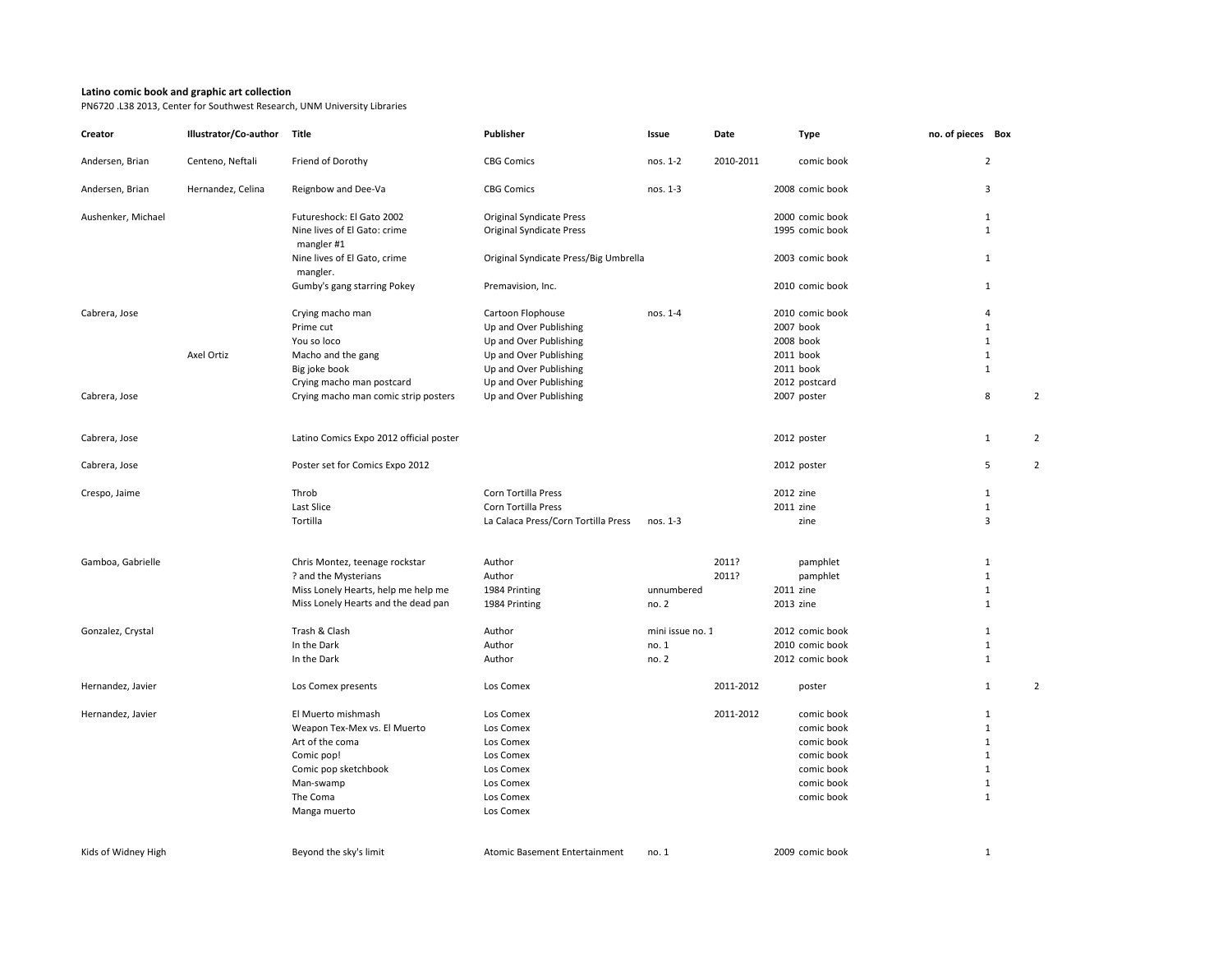| Lanao, Mario T.        | Garcia, Cristian<br>Agcaoili, Keith | Reluctant zero                                                                                                                                                 | 148 Print                                                                                                                                                                                      | no. 1                              | 2011?                       | comic book                                                                                                                |    | $\mathbf{1}$                                                                                              |                |
|------------------------|-------------------------------------|----------------------------------------------------------------------------------------------------------------------------------------------------------------|------------------------------------------------------------------------------------------------------------------------------------------------------------------------------------------------|------------------------------------|-----------------------------|---------------------------------------------------------------------------------------------------------------------------|----|-----------------------------------------------------------------------------------------------------------|----------------|
| Leanos, John Jota      |                                     | Imperial silence : una opera muerta                                                                                                                            | <b>Burning Wagon Productions</b>                                                                                                                                                               |                                    |                             | 2008 DVD                                                                                                                  |    | $\mathbf{1}$                                                                                              |                |
| Mayorga Amaya, Liz     |                                     | Outgrowing plastic dolls<br>Inked                                                                                                                              | Spunky Cat Comics<br>Spunky Cat Comics                                                                                                                                                         |                                    |                             | 2010 zine<br>2012 zine                                                                                                    |    | $\mathbf{1}$<br>$\mathbf{1}$                                                                              |                |
|                        |                                     | Virere ardendo<br>A Caxcan guerrilla takes over<br>the awkward girl                                                                                            | Spunky Cat Comics<br>Spunky Cat Comics                                                                                                                                                         |                                    |                             | 2011 zine<br>2011 zine                                                                                                    |    | $\mathbf{1}$<br>$\mathbf{1}$                                                                              |                |
|                        |                                     | The Pigeon queen<br>Monstrous love stories                                                                                                                     | Spunky Cat Comics<br>Author?                                                                                                                                                                   |                                    | 2010?                       | 2011 zine<br>zine                                                                                                         |    | $\mathbf{1}$<br>$\mathbf{1}$                                                                              |                |
| Mendoza, Rodolfo       |                                     | Eagle Knight comic poster                                                                                                                                      | Romer's Comic                                                                                                                                                                                  |                                    |                             | 2012 poster                                                                                                               |    | $\mathbf{1}$                                                                                              |                |
| Navarro, Rafael        |                                     | Sonambulo lives<br>Sonambulos's strange tales<br>Ghost of a chance<br>Masks of Sonambulo<br>Mexican stand-off<br>Sleep of the just<br>Lucha noir<br>Eye candy! | Ninth Circle Studios<br>Ninth Circle Studios<br>Ninth Circle Studios<br>Ninth Circle Studios<br>Ninth Circle Studios<br>Ninth Circle Studios<br>From Parts Unknown<br>Ninth Circle Studios (?) | pts. 1-3                           | 2004-2006<br>c2001<br>2012? | 2009 comic book<br>2000 comic book<br>2002 comic book<br>2003 comic book<br>comic book<br>comic book<br>2006 book<br>book |    | $\mathbf{1}$<br>$\mathbf{1}$<br>$1\,$<br>$\mathbf{1}$<br>$\overline{\mathbf{3}}$<br>$1\,$<br>$\mathbf{1}$ |                |
| Oropeza, Antonio F.    | Lizana, Lorenzo                     | Hola, soy Amigoman<br>Amigoman, the origin<br>Amigoman vs. Frankenstein                                                                                        | Strong Ave. Studios, AO Art 5<br>Strong Ave. Studios, AO Art 5<br>Strong Ave. Studios, AO Art 5                                                                                                | Special                            | $\mathbf 1$<br>2009?        | 2009 comic/coloring book<br>comic/coloring book<br>2010 comic/coloring book                                               |    | 1<br>$\mathbf{1}$<br>$1\,$                                                                                |                |
| Oropeza, Antonio F.    |                                     | Amigoman, the Latin Avenger<br>poster collection                                                                                                               | Strong Ave. Studios, AO Art 5                                                                                                                                                                  |                                    | ?                           | poster                                                                                                                    |    | 10                                                                                                        | $\overline{2}$ |
| Parada, Daniel         | Parada, Jorge                       | Zotz: serpent and shield b82771972                                                                                                                             | Authors                                                                                                                                                                                        | no.1<br>no.2                       |                             | 2011 comic book<br>2013 comic book                                                                                        |    | 1<br>$\mathbf{1}$                                                                                         |                |
| Heath, Jennifer        | Bell, S.                            | El Repelente, or the 2012 antics of Anabela                                                                                                                    | Baksun Books                                                                                                                                                                                   |                                    |                             | 2012 book                                                                                                                 |    | 1                                                                                                         |                |
| Rodriguez, Fernando B. |                                     | Aztec of the city<br>Adelita/Tales of Aztlan: la Llorana                                                                                                       | El Salto Comics/Delilia Images<br>El Salto Comics/Delilia Images<br>El Salto Comics/Delilia Images                                                                                             | v.1, no.2<br>v. 3, no. 1           | 2012 (c2003)                | 1993 comic book<br>2003 comic book                                                                                        | 1? | $\mathbf{1}$                                                                                              |                |
| Rodriguez, Grasiela    |                                     | Lunatic fringe<br>Spadra                                                                                                                                       | Not Your Friend Comic Books<br>Not Your Friend Comic Books                                                                                                                                     | no. 1<br>no. 1                     |                             | 2010 comic book & button<br>2010 comic book & button                                                                      |    | $\overline{2}$<br>$\overline{2}$                                                                          |                |
| Lopez, Alfi            | Rodriguez, Isis                     | Ninaji b82771595                                                                                                                                               | Authors                                                                                                                                                                                        | nos. 1 & 2                         |                             | 2012 comic book                                                                                                           |    | $\overline{2}$                                                                                            |                |
| Rodriguez, Octavio     |                                     | Ciudad<br>Ciudad<br>Cano scribbles<br>Cano scribbles,<br>Adventures of Plat & Dave<br>New Beginnings                                                           | Author/Keness                                                                                                                                                                                  | no. 1<br>no. 2<br>nos. 1-5<br>no.1 |                             | 2011 comic book<br>2011 comic book<br>2005 zine<br>2007 zine<br>2008 zine<br>2009 book                                    |    | $\mathbf{1}$<br>$1\,$<br>$\mathbf{1}$<br>$\mathbf{1}$<br>$\mathbf{1}$<br>$\mathbf{1}$                     |                |
| Rosaldo, Rafael        | Aguirre, Jorge                      | Giants beware! Heroes come in all sizes                                                                                                                        | Macmillan                                                                                                                                                                                      |                                    |                             | 2012 book                                                                                                                 |    | $\mathbf{1}$                                                                                              |                |
| Tito na Rua            |                                     | Street comics                                                                                                                                                  | <b>Street Comics</b>                                                                                                                                                                           | v.1                                |                             | 2011 book & postcard                                                                                                      |    | $\overline{2}$                                                                                            |                |